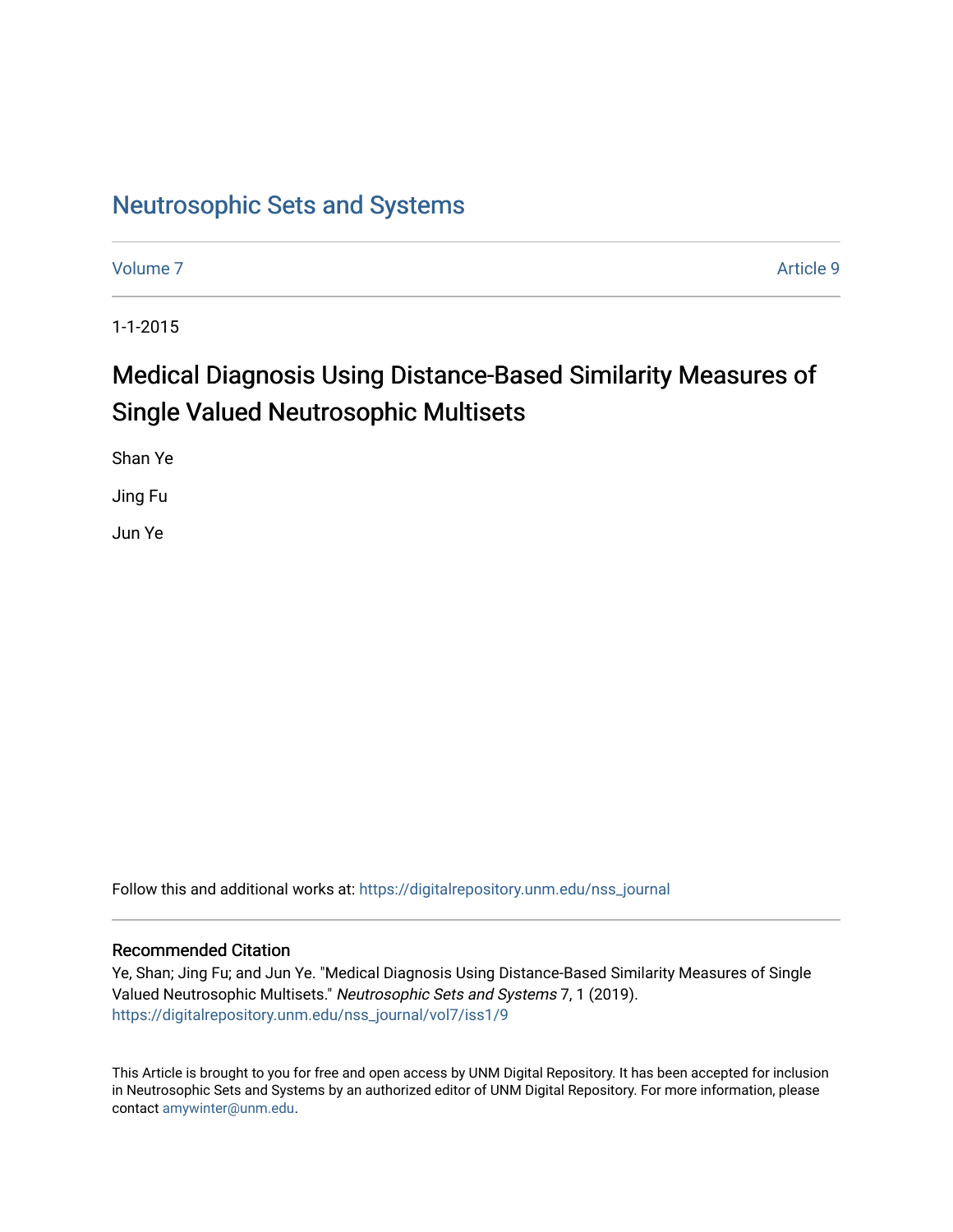

# NSS Medical Diagnosis Using Distance-Based Similarity Measures of Single Valued Neutrosophic Multisets

**Shan Ye<sup>1</sup> , Jing Fu<sup>2</sup> and Jun Ye<sup>3</sup>**

1 Tashan Community Health Service Center. 29 Huiri Bridge, Yuecheng District, Shaoxing, Zhejiang 312000, P.R. China. E-mail: shanyeh@sina.com 2 Shaoxing Second Hospital, 123 Yanan Road, Shaoxing, Zhejiang 312000, P.R. China, E-mail: jingsaox@163.com

<sup>3</sup> Department of Electrical and Information Engineering, Shaoxing University, 508 Huancheng West Road, Shaoxing, Zhejiang 312000, P.R. China. E-mail: yehjun@aliyun.com

**Abstract**. This paper proposes a generalized distance measure and its similarity measures between single valued neutrosophic multisets (SVNMs). Then, the similarity measures are applied to a medical diagnosis problem with incomplete, indeterminate and inconsistent information. This diagnosis method can deal with the diagnosis problem with indeterminate and inconsistent information which cannot be handled by the diagnosis method based on intuitionistic fuzzy multisets (IFMs).

**Keywords:** *Single valued neutrosophic multiset, distance measure, similarity measure, medical diagnosis*.

# **1 Introduction**

The vagueness or uncertainty representation of imperfect knowledge becomes a crucial issue in the areas of computer science and artificial intelligence. To deal with the uncertainty, the fuzzy set proposed by Zadeh [1] allows the uncertainty of a set with a membership degree between 0 and 1. Then, Atanassov [2] introduced an intuitionistic Fuzzy set (IFS) as a generalization of the Fuzzy set. The IFS represents the uncertainty with respect to both membership and non-membership. However, it can only handle incomplete information but not the indeterminate and inconsistent information which exists commonly in real situations. Therefore, Smarandache [3] proposed a neutrosophic set. It can independently express truth-membership degree, indeterminacy-membership degree, and falsemembership degree and deal with incomplete, indeterminate, and inconsistent information. After that, Wang et al [4] introduced a single valued neutrosophic set (SVNS), which is a subclass of the neutrosophic set. SVNS is a generalization of the concepts of the classic set, fuzzy set, and IFS. The SVNS should be used for better representation as it is a more natural and justified estimation [4]. All the factors described by the SVNS are very suitable for human thinking due to the imperfection of knowledge that human receives or observes from the external world. For example, for a given proposition "Movie X would be hit", in this situation human brain certainly cannot generate precise answers in terms of yes or no, as indeterminacy is the sector of unawareness of a proposition's value between truth and falsehood. Obviously, the neutrosophic components are best fit in the representation of indeterminacy and inconsistent information. Recently, Ye [5-7] proposed some similarity measures of SVNSs and applied them to decision making and clustering analysis.

Based on multiset theory, Yager [8] introduced a fuzzy

multiset concept, which allows the repeated occurrences of any element. Thus, the fuzzy multiset can occur more than once with the possibility of the same or different membership values. Then, Shinoj and Sunil [9] extended the fuzzy multiset to the intuitionistic fuzzy multiset (IFM) and presented some basic operations and a distance measure for IFMs, and then applied the distance measure to medical diagnosis problem. Rajarajeswari and Uma [10] put forward the Hamming distance-based similarity measure for IFMs and its application in medical diagnosis. Recently, Ye et al. [11] presented a single valued neutrosophic multiset (SVNM) as a generalization of IFM and the Dice similarity measure between SVNMs, and then applied it to medical diagnosis. Based on SVNMs, this paper further develops a generalized distance measure and the distance-based similarity measures between SVNMs, and then applies the similarity measures to medical diagnosis. To do so, the rest of the article is organized as follows. Section 2 introduces some concepts and basic operations of SVNSs and SVNMSs. Sections 3 presents a generalized distance and its similarity measures between SVNMs and investigates their properties. In Section 4, the similarity measures are applied to medicine diagnosis. Conclusions and further research are contained in Section 5.

## **2 Preliminaries**

## **2.1 Some concepts of SVNSs**

Smarandache [3] originally presented the concept of a neutrosophic set. A neutrosophic set *A* in a universal set *X* is characterized by a truth-membership function  $T_A(x)$ , an indeterminacy-membership function  $I_A(x)$ , and a falsitymembership function  $F_A(x)$ . The functions  $T_A(x)$ ,  $I_A(x)$ ,  $F_A(x)$  in *X* are real standard or nonstandard subsets of  $]$ <sup>-0</sup>,  $1^+$ [, i.e.,  $T_A(x)$ :  $X \to ]^-$ 0,  $1^+$ [,  $I_A(x)$ :  $X \to ]^-$ 0,  $1^+$ [, and  $F_A(x)$ :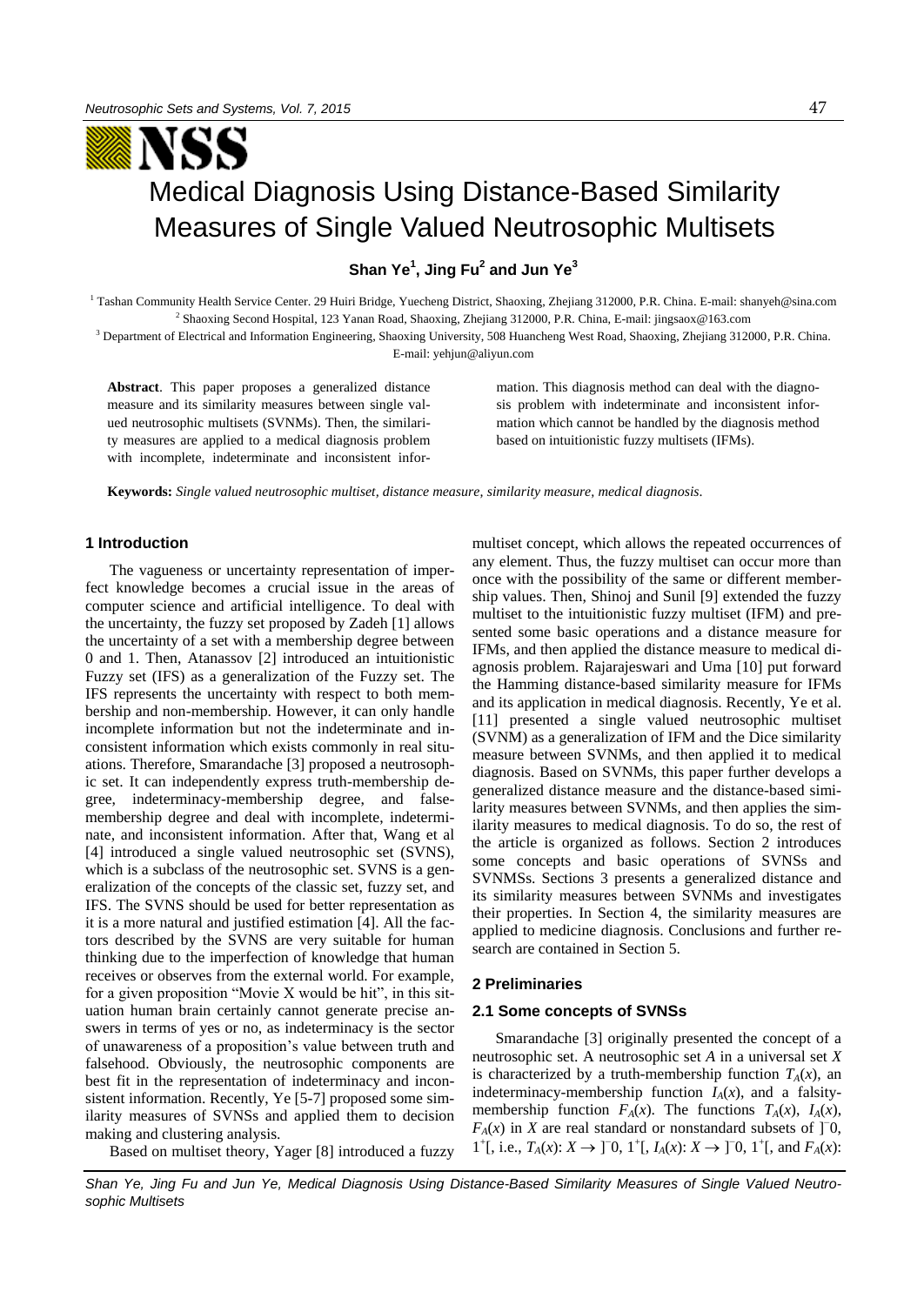$X \rightarrow \int$  <sup>1</sup>°<sub>0</sub>, 1<sup>+</sup><sub>[</sub>. Then, the sum of *T<sub>A</sub>*(*x*), *I<sub>A</sub>*(*x*) and *F<sub>A</sub>*(*x*) is no restriction, i.e.  $\bar{0}$  ≤ sup  $T_A(x)$  + sup  $I_A(x)$  + sup  $F_A(x)$  ≤ 3<sup>+</sup>.

However, Smarandache [3] introduced the neutrosophic set from philosophical point of view. Therefore, it is difficult to apply the neutrosophic set to practical problems. To easily apply in science and engineering areas, Wang et al. [4] introduced the concept of SVNs, which is a subclass of the neutrosophic set and gave the following definition.

**Definition 1** [4]. Let *X* be a universal set. A SVNs *A* in *X* is characterized by a truth-membership function  $T_A(x)$ , an indeterminacy-membership function  $I_A(x)$ , and a falsitymembership function  $F_A(x)$ . Then, a SVNS *A* can be denoted by the following form:

$$
\left\langle \begin{array}{ccc} & & \\ & A & & A & \end{array} \right\rangle
$$

,

where  $T_A(x)$ ,  $I_A(x)$ ,  $F_A(x) \in [0, 1]$  for each *x* in *X*. Therefore, the sum of  $T_A(x)$ ,  $I_A(x)$  and  $F_A(x)$  satisfies the condition  $0 \le$  $T_A(x) + I_A(x) + F_A(x) \leq 3.$ 

For two SVNs  $A \left\{ \right. \right. = \left\langle x, T_A(x), I_A(x), F_A(x) \right\rangle \left. \right| x \in X$ and  $\left\{ B = \left\langle \left\langle x, T_B(x), I_B(x), F_B(x) \right\rangle \mid x \in X \right\} \right\}$ , there are the following relations [4]:

(1) Complement:

$$
A^{c} = \left\langle \left\langle x, F_A(x), 1 - I_A(x), T_A(x) \right\rangle \middle| x \in X \right\rangle;
$$

(2) Inclusion:

 $A \subseteq B$  if and only if  $T_A(x) \leq T_B(x)$ ,  $I_A(x) \geq I_B(x)$ ,  $F_A(x)$  $\geq F_B(x)$  for any *x* in *X*;

(3) Equality:

*A* = *B* if and only if  $A \subseteq B$  and  $B \subseteq A$ ;

(4) Union:  
\n
$$
A \cup B = \left\{ \left\langle x, T_A(x) \vee T_B(x), I_A(x) \wedge I_B(x), F_A(x) \wedge F_B(x) \right\rangle | x \in X \right\}^*
$$

(5) Intersection:

$$
A \bigcap B
$$
  
=  $\bigg\langle x, T_A(x) \wedge T_B(x), I_A(x) \vee I_B(x), F_A(x) \vee F_B(x) \bigg\rangle | x \in X \bigg\rangle;$ 

(6) Addition:

$$
A + B = \left\{ \left\langle x, T_A(x) + T_B(x) - T_A(x)T_B(x), \right\rangle \mid x \in X \right\};
$$
  

$$
\left\langle I_A(x)I_B(x), F_A(x)F_B(x) \right\rangle \mid x \in X \right\};
$$

(7) Multiplication:

$$
A \times B = \left\{ \left\langle x, T_A(x)T_B(x), I_A(x) + I_B(x) - I_A(x)I_B(x), \right\rangle \mid x \in X \right\}.
$$
  

$$
E = \left\{ \left\langle F_A(x) + F_B(x) - F_A(x)F_B(x) \right\rangle \mid x \in X \right\}.
$$

#### **2.2 Some concepts of SVNMs**

As a generalization of the concept of IFM, a concept of SVNM and some basic operational relations for SVNMs [11] are introduced below.

**Definition 2** [11]. Let *X* be a nonempty set with generic elements in *X* denoted by *x*. A single valued neutrosophic multiset (SVNM) *A* drawn from *X* is characterized by three functions: count truth-membership of *CTA*, count indeterminacy-membership of *CIA*, and count falsitymembership of  $CF_A$  such that  $CT_A(x): X \to Q$ ,  $CI_A(x): X \to$  $Q$ ,  $CF_A(x)$ :  $X \to Q$  for  $x \in X$ , where  $Q$  is the set of all real number multisets in the real unit interval [0, 1]. Then, a SVNM *A* is denoted by

$$
A = \left\{ \left\langle \begin{array}{c} x, (T_A^1(x), T_A^2(x), \ldots, T_A^q(x)), \\ (T_A^1(x), T_A^2(x), \ldots, T_A^q(x)), \\ (F_A^1(x), F_A^2(x), F_A^q(x)) \end{array} \right| \, ; \, x \in X \right\},\,
$$

where the truth-membership sequence  $(T_A^1(x), T_A^2(x),..., T_A^q(x))$ , the indeterminacy-membership sequence  $(I_A^1(x), I_A^2(x),...,I_A^q(x))$ , and the falsitymembership sequence  $(F_A^1(x), F_A^2(x),..., F_A^q(x))$  may be in decreasing or increasing order, and the sum of  $T_A^i(x)$ ,  $I_A^i(x)$ ,  $F_A^i(x) \in [0, 1]$  satisfies the condition  $0 \leq T_A^i(x) +$  $I^i_A(x)$  $A_A^i(x) + F_A^i(x) \leq 3$  for  $x \in X$  and  $i = 1, 2, ..., q$ .

For convenience, a SVNM *A* can be denoted by the following simplified form:

$$
A = \Big\langle \Big\langle x, T_A^i(x), I_A^i(x), F_A^i(x) \Big\rangle \, | \, x \in X, i = 1, 2, ..., q \Big\rangle.
$$

**Definition 3** [11]. The length of an element  $x$  in a SVNM is defined as the cardinality of  $CT_A(x)$  or  $CI_A(x)$ , or  $CF_A(x)$ and is denoted by  $L(x: A)$ . Then  $L(x: A) = |CT_A(x)| =$  $|CI_A(x)| = |CF_A(x)|.$ 

**Definition 4** [11]. Let *A* and *B* be two SVNMs in *X*, then the length of an element *x* in *A* and *B* is denoted by  $l_x =$  $L(x; A, B) = \max\{L(x; A), L(x; B)\}.$ 

**Example 1**. Consider two SVNMs in the set  $X = \{x, y, z\}$ :

*A* = {<*x*, (0.3, 0.2), (0.4, 0.3), (0.6, 0.8)>, <*y*, (0.5, 0.4, 0.3),  $(0.1, 0.2, 0.3)$ ,  $(0.3, 0.4, 0.5)$ ,

 $B = \{ \langle x, (0.3), (0.4), (0.6) \rangle, \langle z, (0.5, 0.4, 0.3, 0.2), \rangle \}$  $(0.0, 0.1, 0.2, 0.3), (0.2, 0.3, 0.4, 0.5)$ .

Thus, there are  $L(x; A) = 2$ ,  $L(y; A) = 3$ ,  $L(z; A) = 0$ ;  $L(x; B) = 1$ ,  $L(y; B) = 0$ ,  $L(z; B) = 4$ ,  $l_x = L(x; A, B) = 2$ ,  $l_y =$  $L(y: A, B) = 3$ , and  $l_z = L(z: A, B) = 4$ .

For convenient operation between SVNMs *A* and *B* in *X*, one can make  $L(x; A) = L(x; B)$  by appending sufficient

*Shan Ye, Jing Fu and Jun Ye, Medical Diagnosis Using Distance-Based Similarity Measures of Single Valued Neutrosophic Multisets*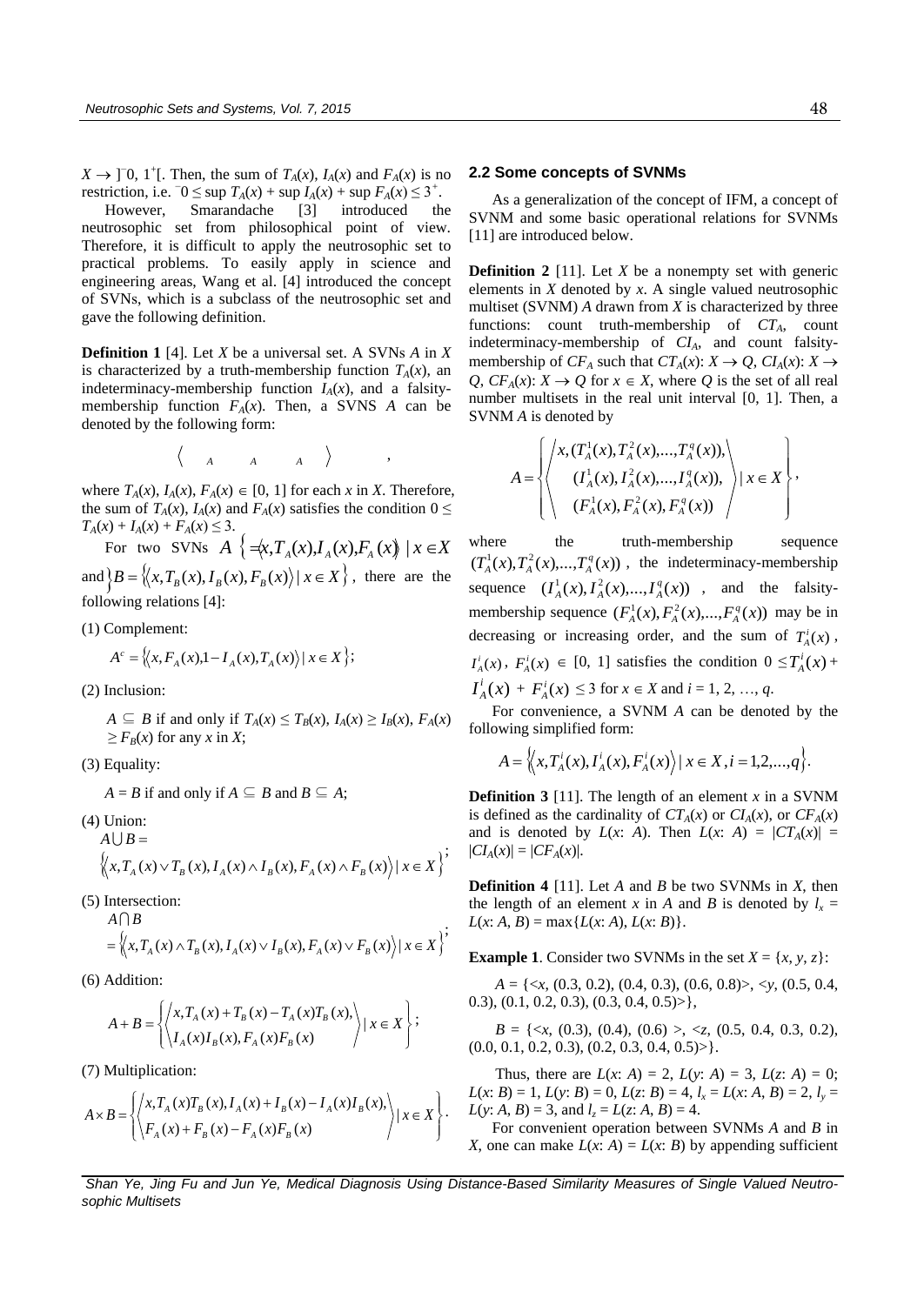minimal number for the truth-membership value and sufficient maximum number for the indeterminacymembership and falsity-membership values.

**Definition 5** [11]. Let  $A = \{ \langle x, T_A^i(x), I_A^i(x), F_A^i(x) \rangle \}$ *A i A i*  $J_A^{\prime}(x)$ ,  $J_A^{\prime}(x)$ ,  $F_A^{\prime}(x)$  |  $x \in$ *X*, *i* = 1, 2, ..., *q*} and *B* = { $\langle x, T_A^i(x), I_B^i(x), F_B^i(x) \rangle$ *B i B i*  $\int_{B}^{u}(x)$ ,  $\int_{B}^{u}(x)$ ,  $F_{B}^{u}(x)$  |  $x \in$  $X, i = 1, 2, ..., q$  be any two SVNMs in *X*. Then, there are the following relations:

- (1) Inclusion:  $A \subseteq B$  if and only if  $T_A^i(x)$  $T_A^i(x) \leq T_B^i(x)$  $\int_B^u(x)$ ,  $I^i_{\scriptscriptstyle{A}}(x)$  $I_{A}^{i}(x) \geq I_{B}^{i}(x)$  $_{B}^{i}(x)$ ,  $F_{A}^{i}(x)$  $Y_A^i(x) \geq F_B^i(x)$  $B_{B}^{i}(x)$  for  $i = 1, 2, ..., q$ and  $x \in X$ ;
- (2) Equality:  $A = B$  if and only if  $A \subseteq B$  and  $B \subseteq A$ ;
- (3) Complement: Equality:  $A = B$  if and only if  $A \subseteq B$  and  $B \subseteq A$ ;<br>
Complement:<br>  $A^c = \left\langle x, F_A^i(x), (1 - I_A(x)) \right\rangle, T_A^i(x) \right\rangle | x \in X, i = 1, 2, ..., q$ ; *i*  $A^c = \langle x, F_A^i(x), (1 - I_A(x)), T_A^i(x) \rangle \mid x \in X, i = 1, 2, ..., q \rangle;$
- (4) Union:

$$
A \cup B = \left\{ \left\langle \begin{array}{c} x, T_A^i(x) \vee T_B^i(x), \\ I_A^i(x) \wedge I_B^i(x), \\ F_A^i(x) \wedge F_B^i(x) \end{array} \right\rangle | x \in X, i = 1, 2, ..., q \right\};
$$

(5) Intersection:

$$
A \cap B = \left\{ \left\langle \begin{array}{l} x, T_A^i(x) \wedge T_B^i(x), \\ I_A^i(x) \vee I_B^i(x), \\ F_A^i(x) \vee F_B^i(x) \end{array} \right| \mid x \in X, i = 1, 2, ..., q \right\}.
$$

For convenience, we can use  $a = \langle (T^1, T^2, ..., T^q), (I^1, I^2, \dots, I^q) \rangle$  $\ldots$ ,  $I^q$ ),  $(F^1, F^2, \ldots, F^q)$  to represent an element in a SVNM *A* and call it a single valued neutrosophic multiset value (SVNMV).

**Definition 6.** Let  $a_1 = \langle (T_1^1, T_1^2, ..., T_1^q), (I_1^1, I_1^2, ..., I_1^q) \rangle$  $(F_1^1, F_1^2, ..., F_1^q)$  and  $a_2 = \langle (T_2^1, T_2^2, ..., T_2^q) , (I_2^1, I_2^2, ..., I_2^q) ,$  $(F_2^1, F_2^2, ..., F_2^q)$  be two SVNMVs and  $\lambda \geq 0$ , then the

$$
(1) \ a_1 \oplus a_2 = \begin{pmatrix} (T_1^1 + T_2^1 - T_1^1 T_2^1, \\ T_1^2 + T_2^2 - T_1^2 T_2^2, \\ \dots, T_1^q + T_2^q - T_1^q T_2^q), \\ (I_1^1 I_2^1, I_1^2 I_2^2, \dots, I_1^q I_2^q), \\ (F_1^1 F_2^1, F_1^2 F_2^2, \dots, F_1^q F_2^q) \end{pmatrix};
$$

operational rules of SVNMVs are defined as follows:

$$
(2) \, a_1 \otimes a_2 = \begin{pmatrix} (T_1^1 T_2^1, T_1^2 T_2^2, ..., T_1^q T_2^q), \\ (I_1^1 + I_2^1 - I_1^1 I_2^1, I_1^2 + I_2^2 - I_1^2 I_2^2, \\ ..., I_1^q + I_2^q - I_1^q I_2^q), \\ (F_1^1 + F_2^1 - F_1^1 F_2^1, F_1^2 + F_2^2 - F_1^2 F_2^2, \\ ..., F_1^q + F_2^q - F_1^q F_2^q) \end{pmatrix};
$$
  
\n(3) 
$$
\lambda a_1 = \begin{pmatrix} \left(1 - (1 - T_1^1)^2, 1 - (1 - T_1^2)^2, ..., 1 - (1 - T_1^q)^2\right), \\ \left(\left(r_1^1\right)^2, \left(r_1^2\right)^2, ..., \left(r_i^q\right)^q\right) \left(\left(r_i^1\right)^2, \left(r_i^2\right)^2, ..., \left(r_i^q\right)^q\right) \end{pmatrix};
$$
  
\n(4) 
$$
a_1^{\lambda} = \begin{pmatrix} \left(\left(T_1^1\right)^{\lambda}, \left(T_1^2\right)^{\lambda}, ..., \left(T_i^q\right)^q\right), \\ \left(1 - (1 - I_1^1)^{\lambda}, 1 - (1 - I_1^2)^{\lambda}, ..., 1 - (1 - I_1^q)^{\lambda}\right), \\ \left(1 - (1 - F_1^1)^{\lambda}, 1 - (1 - F_1^2)^{\lambda}, ..., 1 - (1 - F_1^q)^{\lambda}\right) \end{pmatrix}.
$$

# **3 Distance and similarity measures of SVNMs**

The distance measure and similarity measure are usually used in real science and engineering applications. Therefore, the section proposes a generalized distance measure between SVNMs and the distance-based similarity measures between SVNMs. However, the distance and similarity measures in SVNSs are considered for truth-membership, indeterminacy-membership, and falsity-membership functions only once, while the distance and similarity measures in SVNMs should be considered more than once because their functions are multi-values.

**Definition 7.** Let  $A = \{ \langle x_j, T_A^i(x_j), I_A^i(x_j), F_A^i(x_j) | x_j \in X, \}$  $i = 1, 2, ..., q$  and  $B = \{\langle x_j, T_B^i(x_j), I_B^i(x_j), F_B^i(x_j)\rangle\}$ *i*  $j$ <sup> $\prime$ </sup>,  $F_B$ *i Bj i*  $T_B^i(x_j), I_B^i(x_j), F_B^i(x_j) | x_j \in$ *X*,  $i = 1, 2, ..., q$  be any two SVNMs in  $X = \{x_1, x_2, ..., x_n\}$  $x_n$ }. Then, we define the following generalized distance measure between *A* and *B*:

$$
D_{p}(A,B) = \left[ \frac{1}{n} \sum_{j=1}^{n} \frac{1}{3l_{j}} \sum_{i=1}^{l_{j}} \left\| \frac{T_{A}^{i}(x_{j}) - T_{B}^{i}(x_{j}) \right|^{p} + \left\| \frac{1}{n} \sum_{j=1}^{n} (T_{A}^{i}(x_{j}) - T_{A}^{i}(x_{j}) \right\|^{p} + \left\| \frac{1}{n} \sum_{j=1}^{n} (T_{A}^{i}(x_{j}) - T_{A}^{i}(x_{j}) \right\|^{p} \right\} \right]^{1/p},
$$

where  $l_j = L(x_j; A, B) = \max\{L(x_j; A), L(x_j; B)\}$  for  $j = 1, 2$ ,  $..., n$ . If  $p = 1, 2, Eq. (1)$  reduces to the Hamming distance and the Euclidean distance, which are usually applied to real science and engineering areas.

Then, the defined distance measure has the following Proposition 1:

**Proposition 1.** For two SVNMs *A* and *B* in  $X = \{x_1, x_2, \ldots, x_n\}$  $x_n$ }, the generalized distance measure  $D_p(A, B)$  should satisfy the following properties (D1-D4):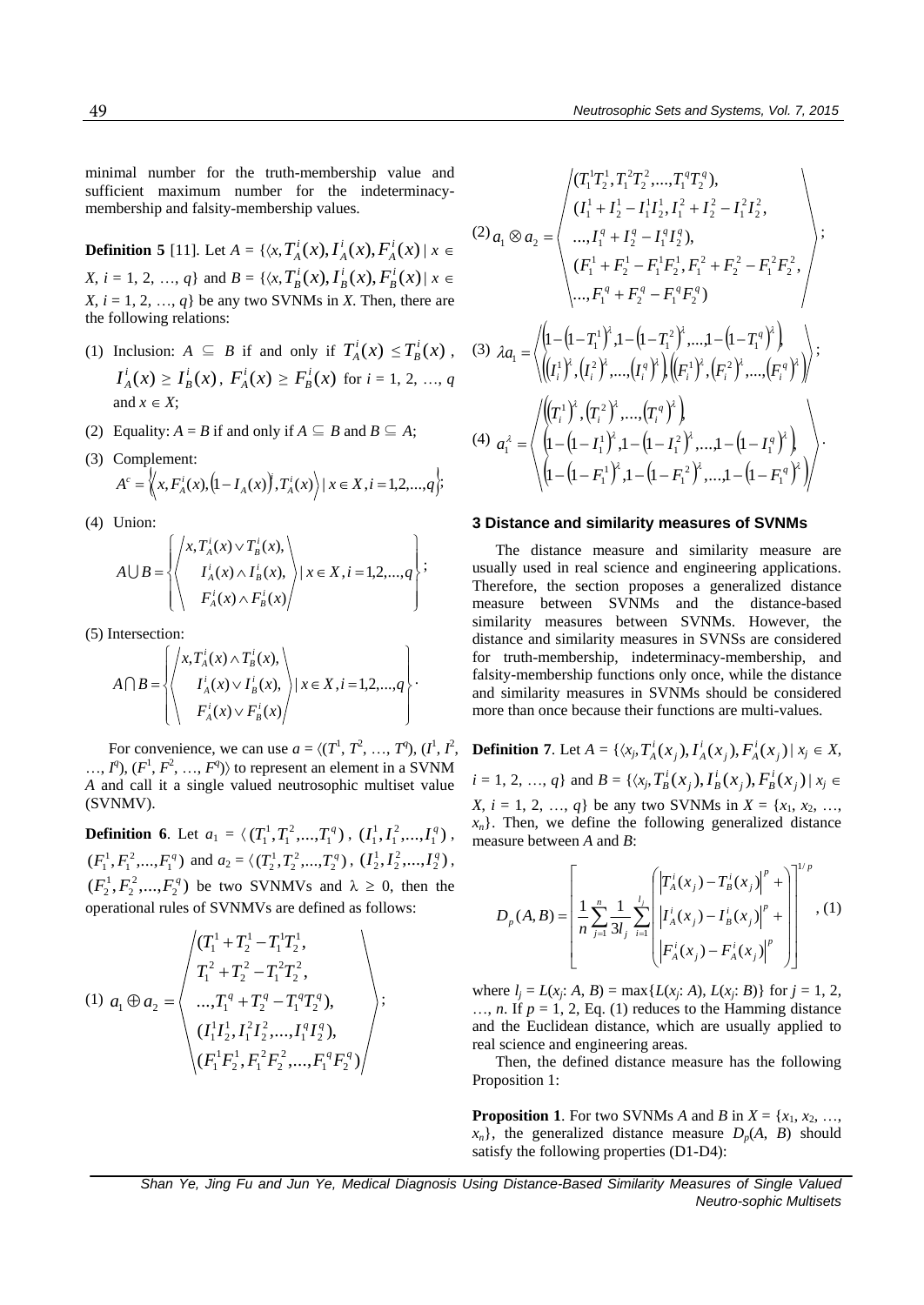$(D1)$   $0 \le D_p(A, B) \le 1$ ;

(D2)  $D_p(A, B) = 0$  if and only if  $A = B$ ;

- $(D3) D<sub>p</sub>(A, B) = D<sub>p</sub>(B, A);$
- (D4) If *C* is a SVNM in *X* and  $A \subseteq B \subseteq C$ , then  $D_p(A,$  $C \le D_p(A, B) + D_p(B, C)$  for  $p > 0$ .

# **Proofs**:

(D1) Proof is straightforward.

- (D2) If  $A = B$ , then there are  $T_A^i(x_j) = T_B^i(x_j)$ ,  $I_A^i(x_j)$ *i*  $I_A^i(x_j) =$  $I^i_B(x_j)$ ,  $F^i_A(x_j) = F^i_B(x_j)$  for  $i = 1, 2, ..., l_j$ ,  $j = 1, 2, ...$ ..., *n*, and  $x_j \in X$ . Hence  $|T_A^i(x_j) - T_B^i(x_j)|^p = 0$ *j i Bj i*  $T_A^i(x_j) - T_B^i(x_j)$ <sup>r</sup> = 0,  $(x_i) - I_B^i(x_i)^p = 0$  $I_A^i(x_j) - I_B^i(x_j) \Big|^p = 0$ , and  $|F_A^i(x_j) - F_B^i(x_j)|^p = 0$  $F_A^i(x_j) - F_B^i(x_j)\bigg|^{p} = 0$ . Thus  $D_p(A, B) = 0$ . When  $D_p(A, B) = 0$ , there are  $|T_{A}^{i}(x_i) - T_{B}^{i}(x_i)|^{p} = 0$ *j i*  $\iota$ <sup>*j*</sup>  $\iota$ </sup> *i*  $T_A^i(x_j) - T_B^i(x_j) \Big|^p = 0$ ,  $\left| I_A^i(x_j) - I_B^i(x_j) \right|^p = 0$ *j i Bj i*  $I_A^i(x_j) - I_B^i(x_j)\bigg|^r = 0$ , and  $|F_{A}^{i}(x_i) - F_{B}^{i}(x_i)|^{p} = 0$ *j i*  $\mathbf{y}$   $\mathbf{r}_B$ *i*  $F_A^i(x_j) - F_B^i(x_j)\bigg|^{p} = 0$ . Then, one can obtain  $(x_j)$ *i*  $T_A^i(x_j) = T_B^i(x_j)$ *i*  $T^i_B(x_j)$  ,  $I^i_A(x_j)$ *i*  $I_A^i(x_j) = I_B^i(x_j)$ *i*  $I_B^i(x_j)$ ,  $F_A^i(x_j)$  $F_A^i(x_j) =$  $\frac{i}{3}(x_j)$  $F_B^i(x_j)$  for  $i = 1, 2, ..., l_j, j = 1, 2, ..., n$ , and  $x_j \in X$ . Hence  $A = B$ .
- (D3) Proof is straightforward.
- (D4) Since  $T_A^i(x_j) T_c^i(x_j) = T_A^i(x_j) T_B^i(x_j) + T_A^i(x_j)$  $T^i_B(x_j) - T^i_c(x_j)$ , It is obvious that

$$
\left| T_A^i(x_j) - T_c^i(x_j) \right| \leq \left| T_A^i(x_j) - T_B^i(x_j) \right| + \left| T_B^i(x_j) - T_C^i(x_j) \right|,
$$
\n
$$
\left| I_A^i(x_j) - I_c^i(x_j) \right| \leq \left| I_A^i(x_j) - I_B^i(x_j) \right| + \left| I_B^i(x_j) - I_C^i(x_j) \right|,
$$
\n
$$
\left| F_A^i(x_j) - F_c^i(x_j) \right| \leq \left| F_A^i(x_j) - F_B^i(x_j) \right| + \left| F_B^i(x_j) - F_C^i(x_j) \right|.
$$

For  $p > 0$ , we have

$$
\left|T_A^i(x_j) - T_c^i(x_j)\right|^p \le \left|T_A^i(x_j) - T_B^i(x_j)\right|^p + \left|T_B^i(x_j) - T_C^i(x_j)\right|^p,
$$
\n
$$
\left|I_A^i(x_j) - I_c^i(x_j)\right|^p \le \left|I_A^i(x_j) - I_B^i(x_j)\right|^p + \left|I_B^i(x_j) - I_C^i(x_j)\right|^p,
$$
\n
$$
\left|F_A^i(x_j) - F_c^i(x_j)\right|^p \le \left|F_A^i(x_j) - F_B^i(x_j)\right|^p + \left|F_B^i(x_j) - F_C^i(x_j)\right|^p.
$$

Considering the above inequalities and Eq. (1), one can obtain that  $D_p(A, C) \le D_p(A, B) + D_p(B, C)$  for  $p > 0$ .

Therefore, the proofs of these properties are completed.  $\Box$ 

Based on the relationship between the distance measure and the similarity measure, we can introduce two distancebased similarity measures between *A* and *B*:

$$
S_{1}(A,B) = 1 - D_{p}(A,B)
$$
\n
$$
= 1 - \left[ \frac{1}{n} \sum_{j=1}^{n} \frac{1}{3l_{j}} \sum_{i=1}^{l_{j}} \left| \left| I_{A}^{i}(x_{j}) - I_{B}^{i}(x_{j}) \right|^{p} + \right| \right]^{1/p}, (2)
$$
\n
$$
S_{2}(A,B) = \frac{1 - D_{p}(A,B)}{1 + D_{p}(A,B)}
$$
\n
$$
I - \left[ \frac{1}{n} \sum_{i=1}^{n} \frac{1}{3l_{j}} \sum_{j=1}^{l_{j}} \left| \left| I_{A}^{j}(x_{i}) - I_{B}^{j}(x_{i}) \right|^{p} + \right| \right]^{1/p}
$$
\n
$$
I - \left[ \frac{1}{n} \sum_{i=1}^{n} \frac{1}{3l_{j}} \sum_{j=1}^{l_{j}} \left| \left| I_{A}^{j}(x_{i}) - I_{B}^{j}(x_{i}) \right|^{p} + \right| \right]^{1/p}
$$
\n
$$
I + \left[ \frac{1}{n} \sum_{i=1}^{n} \frac{1}{3l_{j}} \sum_{j=1}^{l_{j}} \left| \left| I_{A}^{j}(x_{i}) - I_{B}^{j}(x_{i}) \right|^{p} + \right| \right]^{1/p}
$$
\n
$$
I + \left[ \frac{1}{n} \sum_{i=1}^{n} \frac{1}{3l_{j}} \sum_{j=1}^{l_{j}} \left| \left| I_{A}^{j}(x_{i}) - I_{B}^{j}(x_{i}) \right|^{p} + \right| \right]^{1/p}
$$

According to Proposition 1 for the defined distance measure and the relationship between the distance measure and the similarity measure, it is easy to obtain the following Proposition 2 for the distance-based similarity measures.

**Proposition 2.** For two SVNMs *A* and *B* in  $X = \{x_1, x_2, \ldots, x_n\}$  $x_n$ }, the distance-based similarity measure  $S_k(A, B)$  ( $k = 1$ , 2) should satisfy the following properties (S1-S4):

 $(S1)$   $0 \le S_k(A, B) \le 1$ ;  $(S2) S_k(A, B) = 1$  if and only if  $A = B$ ;  $(S3) S_k(A, B) = S_k(B, A);$ (S4) If *C* is a SVNM in *X* and  $A \subseteq B \subseteq C$ , then  $S_k(A,$  $C \le S_k(A, B)$  and  $S_k(A, C) \le S_k(B, C)$ .

By the similar proofs of Proposition 1 and the relationship between the distance and the similarity measure, Proofs are straightforward.

**Example 2**: Let *A* and *B* be two SVNMs in  $X = \{x_1, x_2\}$ , which are given as follows:

 $A = \{ \langle x_1, (0.7, 0.8), (0.1, 0.2), (0.2, 0.3) \rangle, \langle x_2, (0.5,$ 0.6),  $(0.2, 0.3)$ ,  $(0.4, 0.5)$ ,

*B* = { $\langle x_1, (0.5, 0.6), (0.1, 0.2), (0.4, 0.5) \rangle$ ,  $\langle x_2, (0.6, 0.5), (0.6, 0.5) \rangle$ 0.7),  $(0.1, 0.2)$ ,  $(0.7, 0.8)$ .

The calculational process of the similarity measures between *A* and *B* is shown as follows: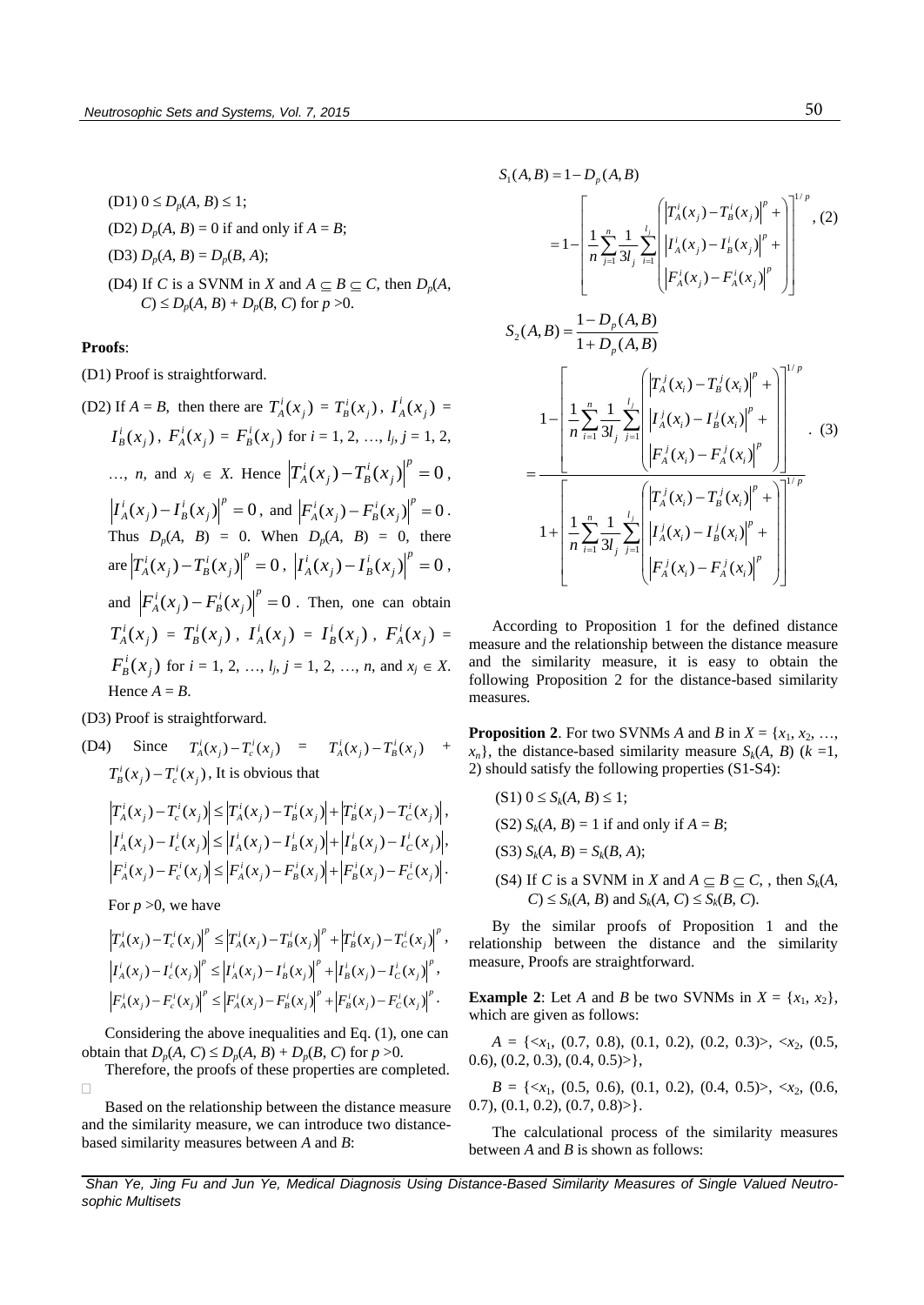(1) Using Hamming distance  $(p = 1)$ : By using Eq. (1) we obtain:

 $D_1(A, B) = [(10.7 - 0.5] + 10.1 - 0.1] + 10.2 - 0.4] + 10.8 - 10.6$  $0.6| + |0.2 - 0.2| + |0.3 - 0.5|$  $/6 + (|0.5 - 0.6| + |0.2 - 0.1|)$  $+|0.4 - 0.7| + |0.6 - 0.7| + |0.3 - 0.2| + |0.5 - 0.8|$ /6]/2 = 0.15.

Then, by applying Eqs. (2) and (3) we have the following result:

 $S_1(A, B) = 1 - D_1(A, B) = 1 - 0.15 = 0.85$  and  $S_2(A, B)$  $=[1 - D<sub>1</sub>(A, B)]/[1 + D<sub>1</sub>(A, B)] = 0.7391.$ 

(2) Using the Euclidean distance  $(p = 2)$ :

By using Eq. (1) we can obtain the following result:

 $D_2(A, B) = \{[(|0.7 - 0.5|^2 + |0.1 - 0.1|^2 + |0.2 - 0.4|^2 +$  $|0.8 - 0.6|^2 + |0.2 - 0.2|^2 + |0.3 - 0.5|^2)/6 + (|0.5 - 0.6|^2 + |0.2 - 0.6|^2)$  $- 0.1$ |<sup>2</sup> +  $|0.4 - 0.7$ |<sup>2</sup> +  $|0.6 - 0.7$ |<sup>2</sup> +  $|0.3 - 0.2$ |<sup>2</sup> +  $|0.5 0.8|^2$ )/6]/2}<sup>1/2</sup> = 0.178.

Then, by applying Eqs. (2) and (3) we have the following result:

 $S_1(A, B) = 1 - D_2(A, B) = 1 - 0.178 = 0.822$  and  $S_2(A, B) = 1 - D_2(A, B) = 1 - 0.178 = 0.822$  $B$ ) =  $[1 - D_2(A, B)]/[1 + D_2(A, B)] = 0.6979$ .

## **4 Medical diagnosis using the similarity measure**

Due to more and more complexity of real medical diagnosis, a lot of information available to physicians from modern medical technologies is often incomplete, indeterminate and inconsistent information. Then, the SVNS proposed by Wang et al. [4] can be better to express this kind of information, but fuzzy sets and intuitionistic fuzzy sets cannot handle indeterminate and inconsistent information. However, by only taking one time inspection, we wonder whether we can obtain a conclusion from a

particular person with a particular decease or not. Sometimes he/she may also show the symptoms of different diseases. Then, how can we give a proper conclusion? One solution is to examine the patient at different time intervals (e.g. two or three times a day). Thus, we present SVNMs as a better tool for reasoning such a situation. The details of a typical example (adapted from [9]) are given below.

Let  $P = \{P_1, P_2, P_3, P_4\}$  be a set of four patients,  $D =$  ${D_1, D_2, D_3, D_4}$  = {Viral fever, Tuberculosis, Typhoid, Throat disease} be a set of diseases, and  $S = \{S_1, S_2, S_3, S_4,$  $S_5$  = {Temperature, Cough, Throat pain, Headache, Body pain} be a set of symptoms. Table 1 shows the characteristics between symptoms and the considered diseases represented by the form of single valued neutrosophic values (SVNVs).

In the medical diagnosis, if we have to take three different samples in three different times in a day (e.g., morning, noon and night), we can construct Table 2, in which the characteristics between patients and the indicated symptoms are represented by SVNMVs.

Then, by using Eqs. (1) and (2) and taking  $p = 2$ , we can obtain the similarity measure between each patient  $P_i$  (*i*  $= 1, 2, 3, 4$  and the considered disease  $D_j$  ( $j = 1, 2, 3, 4$ ), which are shown in Table 3.

Similarly, by using Eqs. (1) and (3) and taking  $p = 2$ , we can obtain the similarity measure between each patient  $P_i$  (*i* = 1, 2, 3, 4) and the considered disease  $D_j$  (*j* = 1, 2, 3, 4), which are shown in Table 4.

In Tables 3 and 4, the largest similarity measure indicates the proper diagnosis. Patient  $P_1$  suffers from viral fever, Patient  $P_2$  suffers from tuberculosis, Patient  $P_3$ suffers from typhoid, and Patient  $P_4$  also suffers from typhoid.

Table 1 Characteristics between symptoms and the considered diseases represented by SVNVs

| Tuble T Characteristics between symptoms and the considered diseases represented by B +1++s |                     |                 |                     |                  |                       |
|---------------------------------------------------------------------------------------------|---------------------|-----------------|---------------------|------------------|-----------------------|
|                                                                                             | Temperature $(S_1)$ | Cough $(S_2)$   | Throat pain $(S_3)$ | Headache $(S_4)$ | Body pain $(S_5)$     |
| Viral fever $(D_1)$                                                                         | <0.8, 0.1, 0.1>     | <0.2, 0.7, 0.1> | < 0.3, 0.5, 0.2     | (0.5, 0.3, 0.2)  | <0.5, 0.4, 0.1>       |
| Tuberculosis $(D_2)$                                                                        | <0.2, 0.7, 0.1>     | <0.9, 0.0, 0.1> | <0.7, 0.2, 0.1>     | (0.6, 0.3, 0.1)  | <0.7, 0.2, 0.1>       |
| Typhoid $(D_3)$                                                                             | <0.5, 0.3, 0.2>     | < 0.3, 0.5, 0.2 | <0.2, 0.7, 0.1>     | (0.2, 0.6, 0.2)  | $<$ 0.4, 0.4, 0.2 $>$ |
| Throat disease $(D_4)$                                                                      | <0.1, 0.7, 0.2>     | <0.3, 0.6, 0.1> | <0.8, 0.1, 0.1>     | (0.1, 0.8, 0.1)  | <0.1, 0.8, 0.1>       |
|                                                                                             |                     |                 |                     |                  |                       |

| Table 2 Characteristics between patients and the indicated symptoms represented by SVNMVs |                            |                            |                            |                            |                            |
|-------------------------------------------------------------------------------------------|----------------------------|----------------------------|----------------------------|----------------------------|----------------------------|
|                                                                                           | Temperature $(S_1)$        | Cough $(S_2)$              | Throat pain $(S_3)$        | Headache $(S_4)$           | Body pain $(S_5)$          |
| $P_1$                                                                                     | $\langle (0.8, 0.6, 0.5),$ | $\langle (0.5, 0.4, 0.3),$ | $\langle (0.2, 0.1, 0.0),$ | $\langle (0.7, 0.6, 0.5),$ | $\langle (0.4, 0.3, 0.2),$ |
|                                                                                           | (0.3, 0.2, 0.1),           | (0.4, 0.4, 0.3),           | $(0.3, 0.2, 0.2)$ ,        | (0.3, 0.2, 0.1),           | (0.6, 0.5, 0.5),           |
|                                                                                           | (0.4, 0.2, 0.1)            | (0.6, 0.3, 0.4)            | (0.8, 0.7, 0.7)            | (0.4, 0.3, 0.2)            | (0.6, 0.4, 0.4)            |
| $P_{2}$                                                                                   | $\langle (0.5, 0.4, 0.3),$ | $\langle (0.9, 0.8, 0.7),$ | $\leq$ (0.6, 0.5, 0.4),    | $\leq$ (0.6, 0.4, 0.3),    | $\langle (0.8, 0.7, 0.5),$ |
|                                                                                           | (0.3, 0.3, 0.2),           | $(0.2, 0.1, 0.1)$ ,        | $(0.3, 0.2, 0.2)$ ,        | $(0.3, 0.1, 0.1)$ ,        | (0.4, 0.3, 0.1),           |
|                                                                                           | (0.5, 0.4, 0.4)            | (0.2, 0.2, 0.1)            | (0.4, 0.3, 0.3)            | (0.7, 0.7, 0.3)            | (0.3, 0.2, 0.1)            |
|                                                                                           | $\langle (0.2, 0.1, 0.1),$ | $\langle (0.3, 0.2, 0.2),$ | $\langle (0.8, 0.8, 0.7),$ | $\langle (0.3, 0.2, 0.2),$ | $\langle (0.4, 0.4, 0.3),$ |
| $P_3$                                                                                     | $(0.3, 0.2, 0.2)$ ,        | (0.4, 0.2, 0.2),           | $(0.2, 0.2, 0.2)$ ,        | $(0.3, 0.3, 0.3)$ ,        | (0.4, 0.3, 0.2),           |
|                                                                                           | (0.8, 0.7, 0.6)            | (0.7, 0.6, 0.5)            | (0.1, 0.1, 0.0)            | (0.7, 0.6, 0.6)            | (0.7, 0.7, 0.5)            |
| $P_{4}$                                                                                   | $\langle (0.5, 0.5, 0.4),$ | $\langle (0.4, 0.3, 0.1),$ | $\langle (0.2, 0.1, 0.0),$ | $\langle (0.6, 0.5, 0.3),$ | $\langle (0.5, 0.4, 0.4),$ |
|                                                                                           | $(0.3, 0.2, 0.2)$ ,        | (0.4, 0.3, 0.2),           | (0.4, 0.3, 0.3),           | (0.2, 0.2, 0.1),           | (0.3, 0.3, 0.2),           |
|                                                                                           | (0.4, 0.4, 0.3)            | (0.7, 0.5, 0.3)            | (0.7, 0.7, 0.6)            | (0.6, 0.4, 0.3)            | (0.6, 0.5, 0.4)            |